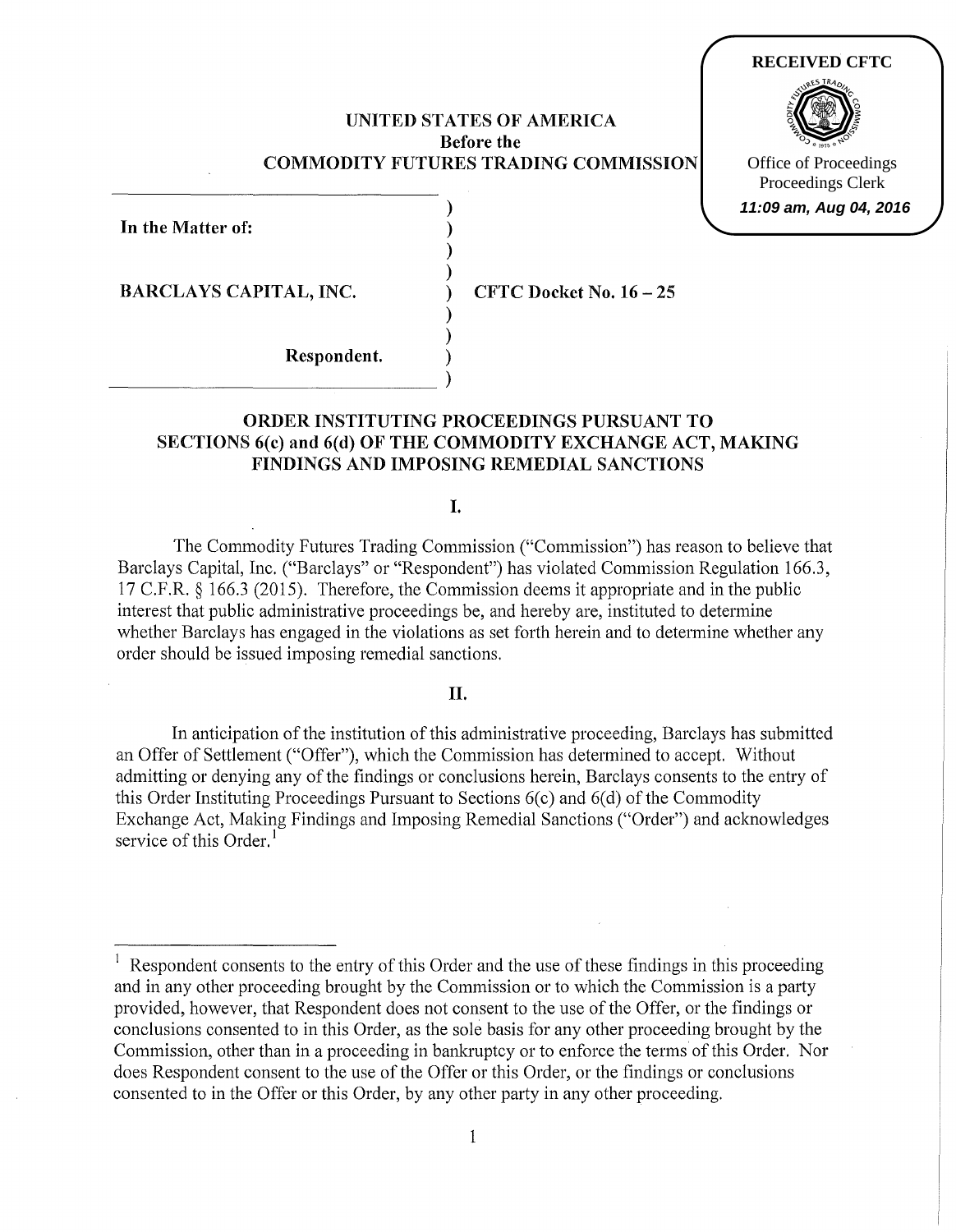The Commission finds the following:

#### A. SUMMARY

During the period January 2011 to April 2015 ("relevant period"), Barclays failed to diligently supervise its officers', employees', and agents' processing of exchange and clearing fees it charged certain customers, in violation of Regulation 166.3, 17 C.F.R. § 166.3 (2015).

\*\*\*

In accepting Barclays' Offer, the Commission recognizes the Respondent's significant cooperation during the CFTC's Division of Enforcement's ("Division") investigation of this matter, which included providing important information and analysis to the Division that helped the Division efficiently and effectively undertake its investigation.

### **B.** RESPONDENT

**Barclays Capital, Inc.** is a Connecticut corporation. The company is headquartered in New York, with registered branch offices in Boston, Chicago, and Los Angeles, among other locations. Barclays operates as a subsidiary of Barclays Group US, Inc., which is a wholly owned subsidiary of Barclays Bank PLC, a United Kingdom company. Barclays has been registered with the Commission as a futures commission merchant ("FCM") since 1990 and with the Securities and Exchange Commission as a broker-dealer since 1989.

# C. FACTS

Customer transactions executed on exchanges are subject to payment of exchange and clearing fees that are applied to each transaction in the normal course of business. FCMs such as Barclays receive invoices for these fees from the exchange clearinghouses, which the FCMs pass on to their customers. The fees charged by exchanges vary based upon the different memberships held by customers. In addition, the exchanges have instituted various incentive programs which provide fee discounts or rebates based on monthly trading volumes in certain contracts. Although FCMs assess fees to their customers on a transaction-by-transaction basis, the amounts due to customers under the incentive and rebate programs are not determined until the end of each month, when the total trading volume for customers across all FCMs for the past month is known. At that point, FCMs engage in a variety of traditionally manual processes to compute discounts and credit them to their customer accounts. The process is typically complicated because of the myriad applicable rates, surcharges and fee structures.

During the relevant period, Barclays failed to implement and maintain adequate systems for reconciling invoices from exchange clearinghouses with the amounts of fees actually charged to its customers through its back-office accounting software. Barclays also failed to implement and maintain adequate policies and procedures regarding reconciliation of exchange and clearing fees ("exchange fees"), including failing to draft procedures and adequately train staff on how to complete the reconciliations.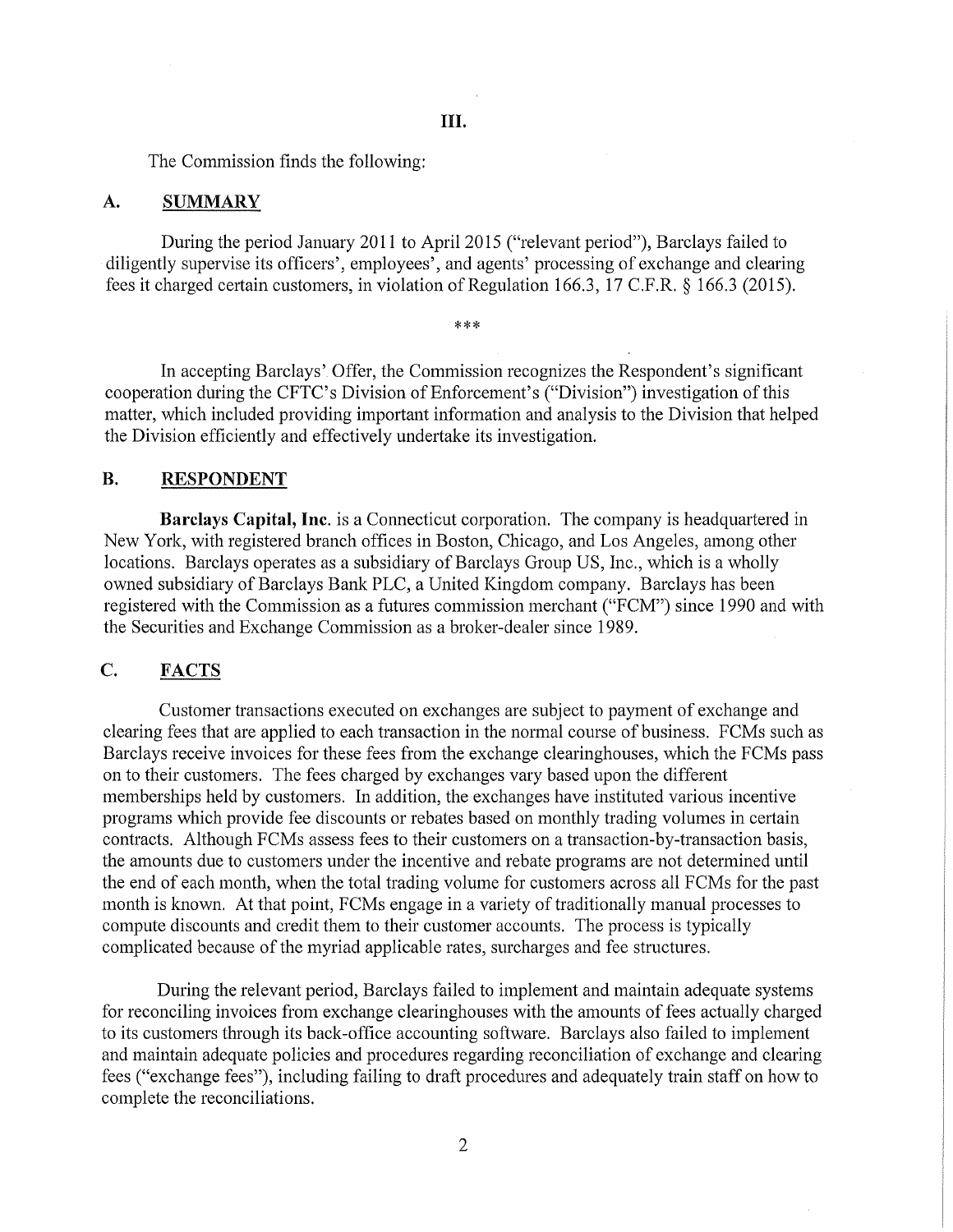In early 2012, shortly after Barclays had combined its futures and over-the-counter clearing business in 2011, Barclays reviewed its fee reconciliation process and determined to retain an independent service provider to enhance its exchange fee reconciliation procedures to ensure accuracy and completeness. In August 2012, that firm identified that in July 2012 Barclays had overcharged certain customers by failing to pass on to those customers fee discounts provided by one of the exchanges for a particular exchange-traded product. Barclays, which relied exclusively on manual processes for data reconciliation, determined that these overcharges had resulted from a failure to review certain exchange fee reports that identified those rebates.<sup>2</sup> Barclays then also utilized a second third-party service provider to assist, on an ongoing basis, in the reconciliation process and identify discrepancies between the invoices from exchange clearinghouses and the amounts Barclays charged its customers to pay for customers' exchange fees on a daily basis.

From 2012 through 2014, Barclays accrued but failed to timely pay out \$1.1 million in exchange fee rebates with respect to the discount program for this particular exchange-traded product. Barclays has fully refunded nearly all of the affected customers.<sup>3</sup> Barclays' represents that its work with both third-party service providers has improved the accuracy of its reconciliation process and Barclays continues to work with both outside firms.

## **IV.**

### **LEGAL DISCUSSION**

Regulation 166.3, 17 C.F.R. § 166.3 (2015), requires that every Commission registrant (except associated persons who have no supervisory duties) diligently supervise the handling by its partners, employees, and agents of all activities relating to its business as a registrant. Regulation 166.3 imposes upon registrants an affirmative duty to supervise their employees and agents diligently by establishing, implementing, and executing an adequate supervisory structure and compliance programs. In order to prove a violation of Regulation 166.3, the Commission must demonstrate that either: (1) the registrant's supervisory system was generally inadequate; or (2) the registrant failed to perform its supervisory duties diligently. *In re Murlas Commodities,* [1994-1996 Transfer Binder] Comm. Fut. L Rep. (CCH) [26,485 at 43,161 (CFTC Sept. 1, 1995); *In re Paragon Futures Assoc.,* [1990-1992 Transfer Binder] Comm. Fut. L. Rep. (CCH) ~ 25,266 at 38,850 (CFTC Apr. **1,** 1992); *Bunch* v. *First Commodity Corp. of Boston,* [1990-1992 Transfer Binder] Comm. Fut. L. Rep. (CCH) ¶ 25,352 at 39,168-69 (CFTC Aug. 5, 1992).

<sup>3</sup> Approximately \$25,000 has not been rebated back, solely to customers who have either refused the rebates or who no longer have a trading relationship with Barclays and have been unreachable. These funds will escheat to an unclaimed funds account with the state of New York.

 $2$  In addition to over-accruing from customers during the fee reconciliation process, Barclays also under-accrued from some customers.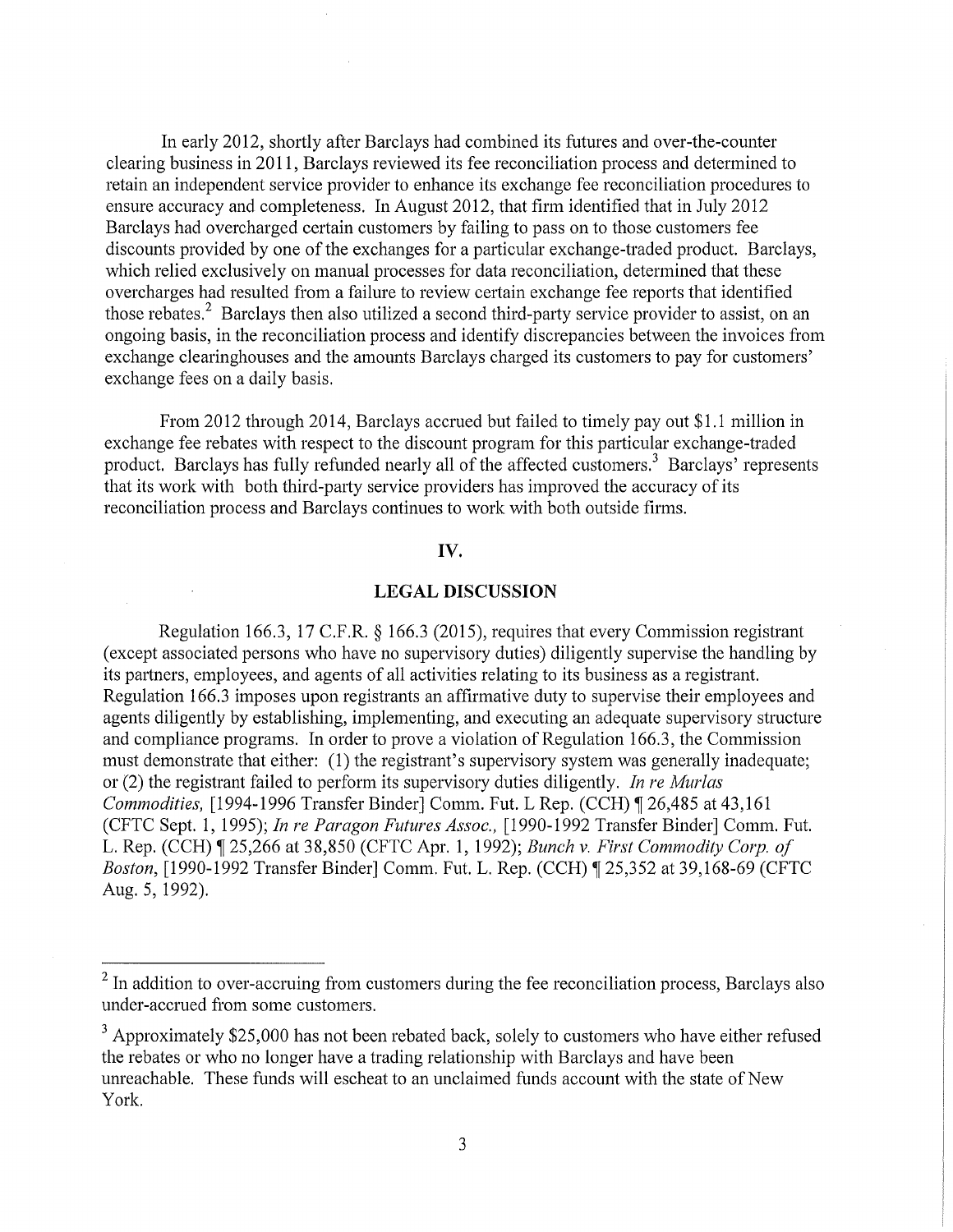Throughout the relevant period, in failing to timely pay rebates with respect to the affected discount program, Barclays failed to supervise and implement adequate systems and procedures capable of preparing, handling and processing exchange fees charged to its customers in violation of Regulation 166.3. Barclays was required to ensure the accuracy of the exchange fees charged to customers; instead, Barclays allowed its officers, agents, and employees to establish and maintain exchange fee reconciliations that were inaccurate and faulty. Barclays also failed to detect the fact that it was overcharging certain customers exchange fees and that its fee reconciliations were inaccurate and faulty until mid-2012, after it retained a third-party service provider to enhance its exchange fee reconciliation procedures. Barclays should have monitored its officers, employees, and agents responsible for the fee reconciliations more closely to ensure that the reconciliations were being done accurately and that the employees conducting and supervising the conduct of the reconciliations were adequately trained and had sufficient systems and procedures in place.

Evidence of violations that "should be detected by a diligent system of supervision, either because of the nature of the violations or because the violations have occurred repeatedly" is probative of a failure to supervise. *Paragon Futures*,  $\S$  25,266 at 38,850. By such acts, Barclays violated Regulation 166.3, 17 C.F.R. § 166.3 (2015). *See also In re Merrill Lynch, Pierce, Fenner* & *Smith, Inc.,* CFTC Docket No. 14-22 (CFTC Aug. 26, 2014) (In consent order, CFTC found that FCM's fee reconciliation process for identifying and correcting discrepancies between the invoices from the exchange clearinghouses and the amounts charged its customers had been faulty for more than two years and ordered FCM to pay a \$1.2 million civil monetary penalty).

#### **v.**

## **FINDINGS OF VIOLATIONS**

Based on the foregoing, the Commission finds during the relevant period Respondent violated Commission Regulation 166.3, 17 C.F.R. § 166.3 (2015).

#### **VI.**

### **OFFER OF SETTLEMENT**

Respondent has submitted an Offer in which it, without admitting or denying the findings and conclusions herein:

- A. Acknowledges receipt of service of this Order;
- B. Admits the jurisdiction of the Commission with respect to all matters set forth in this Order and for any action or proceeding brought or authorized by the Commission based on violation of or enforcement of this Order;
- C. Waives:
	- **1.** the filing and service of a complaint and notice of hearing;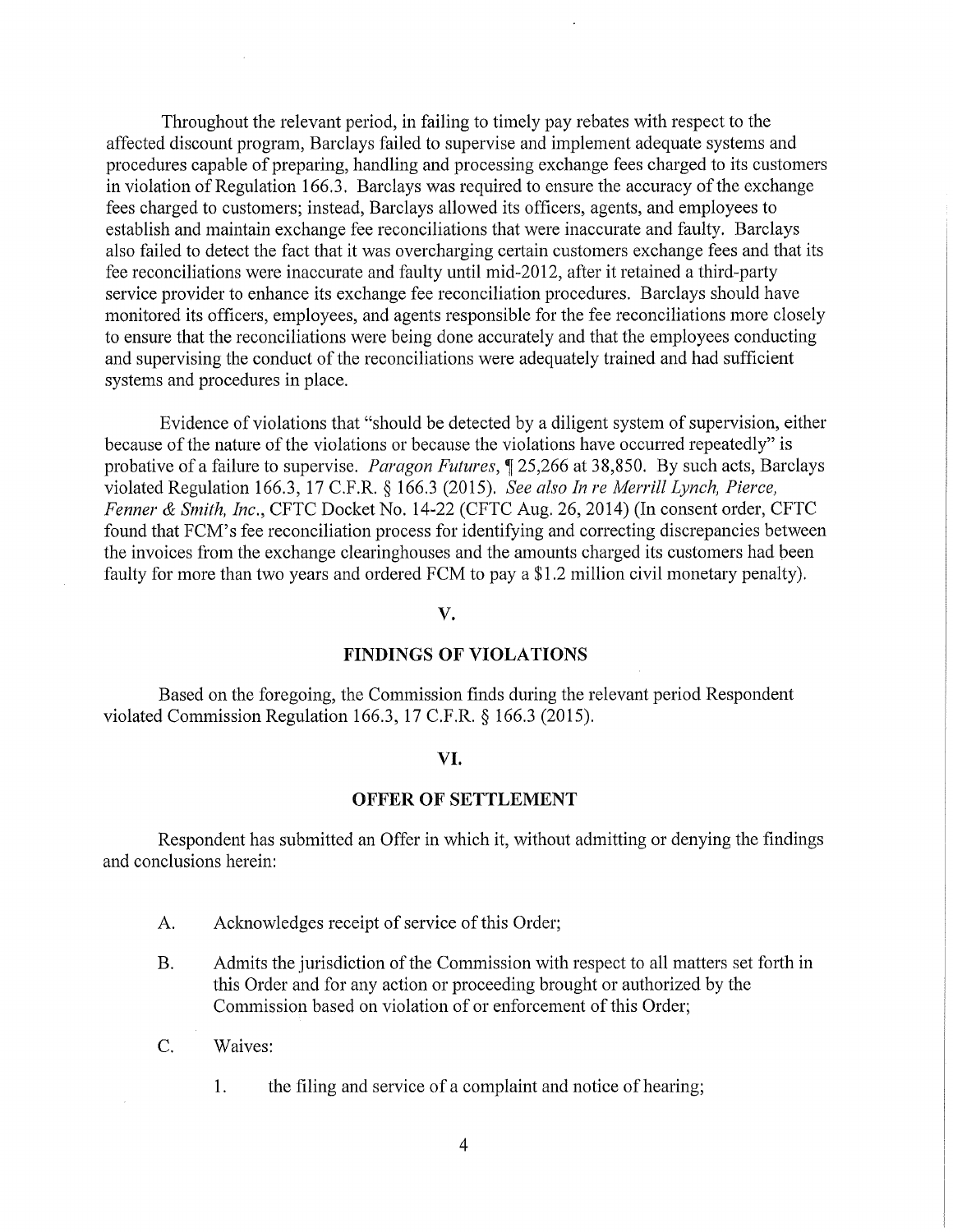- 2. a hearing;
- 3. all post-hearing procedures;
- 4. *i* judicial review by any court;
- 5. any and all objections to the participation by any member of the Commission's staff in the Commission's consideration of the Offer;
- 6. any and all claims that it may possess under the Equal Access to Justice Act, 5 U.S.C. §504 (2012) and 28 U.S.C. § 2412 (2006), and/or the rules promulgated by the Commission in conformity therewith, Part 148 of the Commission's Regulations, 17 C.F.R. §§ 148.1-30 (2015), relating to, or arising from, this proceeding;
- 7. any and all claims that it may possess under the Small Business Regulatory Enforcement Fairness Act of 1996, Pub. L. No. 104-121, §§ 201-253, 110 Stat. 847, 857-868 (1996), as amended by Pub. L. No. 110-28, *§* 8302, 121 Stat. 112, 204-205 (2007), relating to, or arising from, this proceeding; and
- 8. any claims of Double Jeopardy based on the institution of this proceeding or the entry in this proceeding of any order imposing a civil monetary penalty or any other relief;
- D. Stipulates that the record basis on which this Order is entered shall consist solely of the findings contained in this Order to which Barclays has consented in the Offer;
- E. Consents, solely on the basis of the Offer, to the Commission's entry of this Order, that:
	- 1. makes findings by the Commission that Barclays violated Regulation 166.3, 17 C.F.R. § 166.3 (2015);
	- 2. orders Barclays to cease and desist from violating Regulation 166.3, 17 C.F.R. § 166.3 (2015); and
	- 3. orders Barclays to pay a civil monetary penalty in the amount of eighthundred thousand dollars (\$800,000), plus post-judgment interest; and
	- 4. orders Barclays and its successors and assigns, to comply with the conditions and undertakings consented to in the Offer and as set forth in Part VII of this Order.

Upon consideration, the Commission has determined to accept the Offer.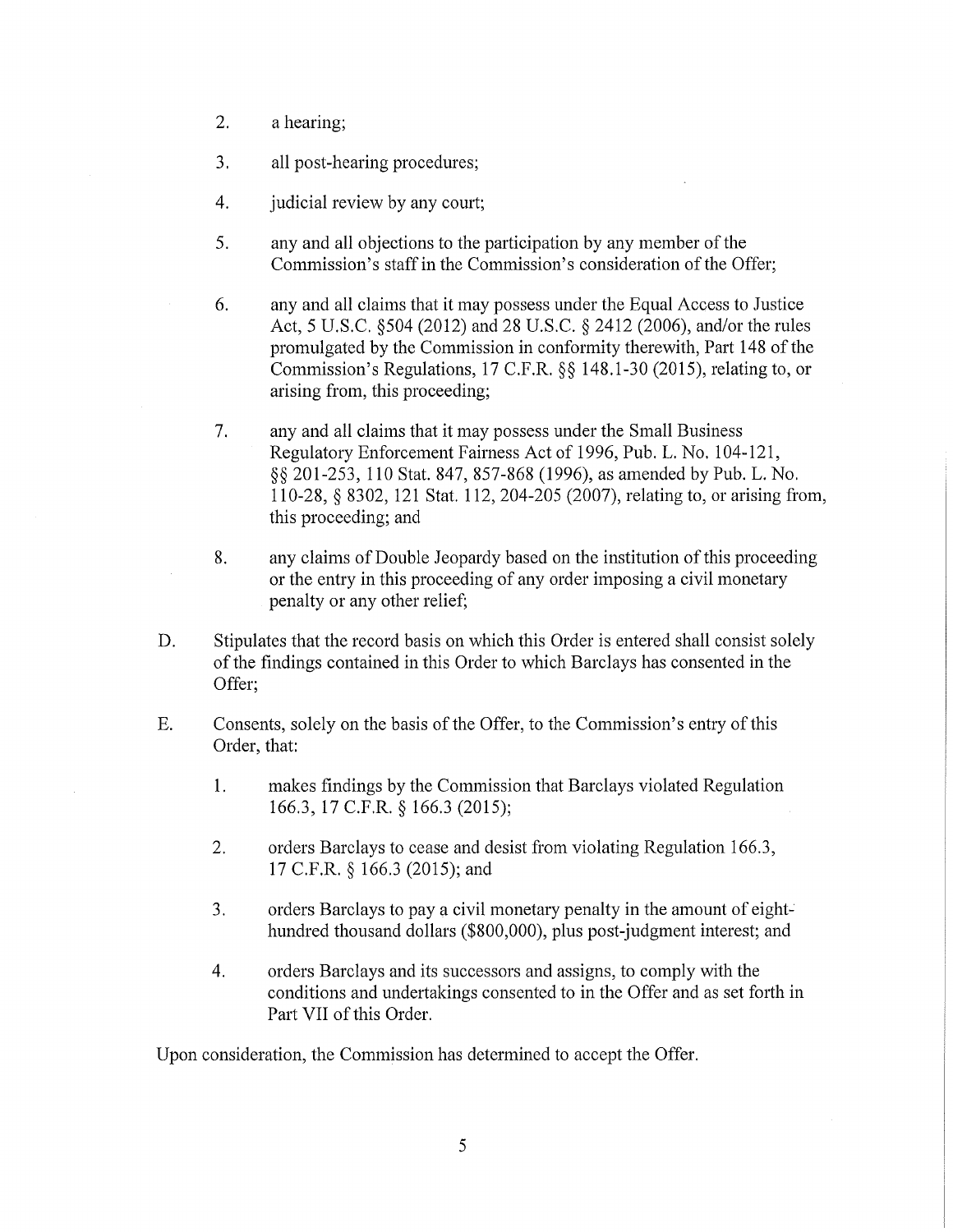#### VII.

#### **ORDER**

## **Accordingly,** IT IS **HEREBY ORDERED** THAT:

- A. Barclays shall cease and desist from violating Commission Regulation 166.3, 17 C.F.R. § 166.3 (2015);
- B. Civil Monetary Penalty: Barclays shall pay a civil monetary penalty in the amount of eight-hundred thousand dollars (\$800,000), plus post-judgment interest, within ten (10) days of the date of the entry of this Order (the "CMP Obligation"). Should Barclays not satisfy its CMP Obligation within ten (10) days of the date of entry of this Order, post judgment interest shall accrue on the CMP Obligation beginning on the date of entry of this Order and shall be determined by using the Treasury Bill rate prevailing on the date of entry of this Order pursuant to 28 U.S.C. § 1961. Barclays shall pay this penalty by electronic funds transfer, U.S. postal money order, certified check, bank cashier's check, or bank money order. If payment is to be made by other than electronic funds transfer, the payment shall be made payable to the Commodity Futures Trading Commission and sent to the address below:

Commodity Futures Trading Commission Division of Enforcement ATTN: Accounts Receivables DOT/FAA/MMAC/AMZ-341 CFTC/CPSC/SEC 6500 S. MacArthur Blvd. Oklahoma City, OK 73169 405-954-7262 office 405-954-1620 fax nikki. gibson@faa.gov

If payment by electronic funds transfer is chosen, Barclays shall contact Nikki Gibson or her successor at the above address to receive payment instructions and shall fully comply with those instructions. Barclays shall accompany payment of the penalty with a cover letter that identifies Barclays and the name and docket number of this proceeding. Barclays shall simultaneously transmit copies of the cover letter and the form of payment to: 1) the Director, Division of Enforcement, Commodity Futures Trading Commission, Three Lafayette Center, 1155 21st Street, N.W., Washington, DC 20581, 2) the Chief, Office of Cooperative Enforcement, Division of Enforcement, Commodity Futures Trading Commission, at the same address, and 3) Regional Counsel, Commodity Futures Trading Commission, Chicago Regional Office, 525 West Monroe, 11<sup>th</sup> Floor, Chicago, IL.  $60661$ . In accordance with Section  $6(e)(2)$  of the Act, 7 U.S.C. § 9a(2), if this amount is not paid in full within fifteen (15) days of the due date, Barclays shall be prohibited automatically from the privileges of all registered entities, and, if registered with the Commission, such registration shall be suspended automatically until it has